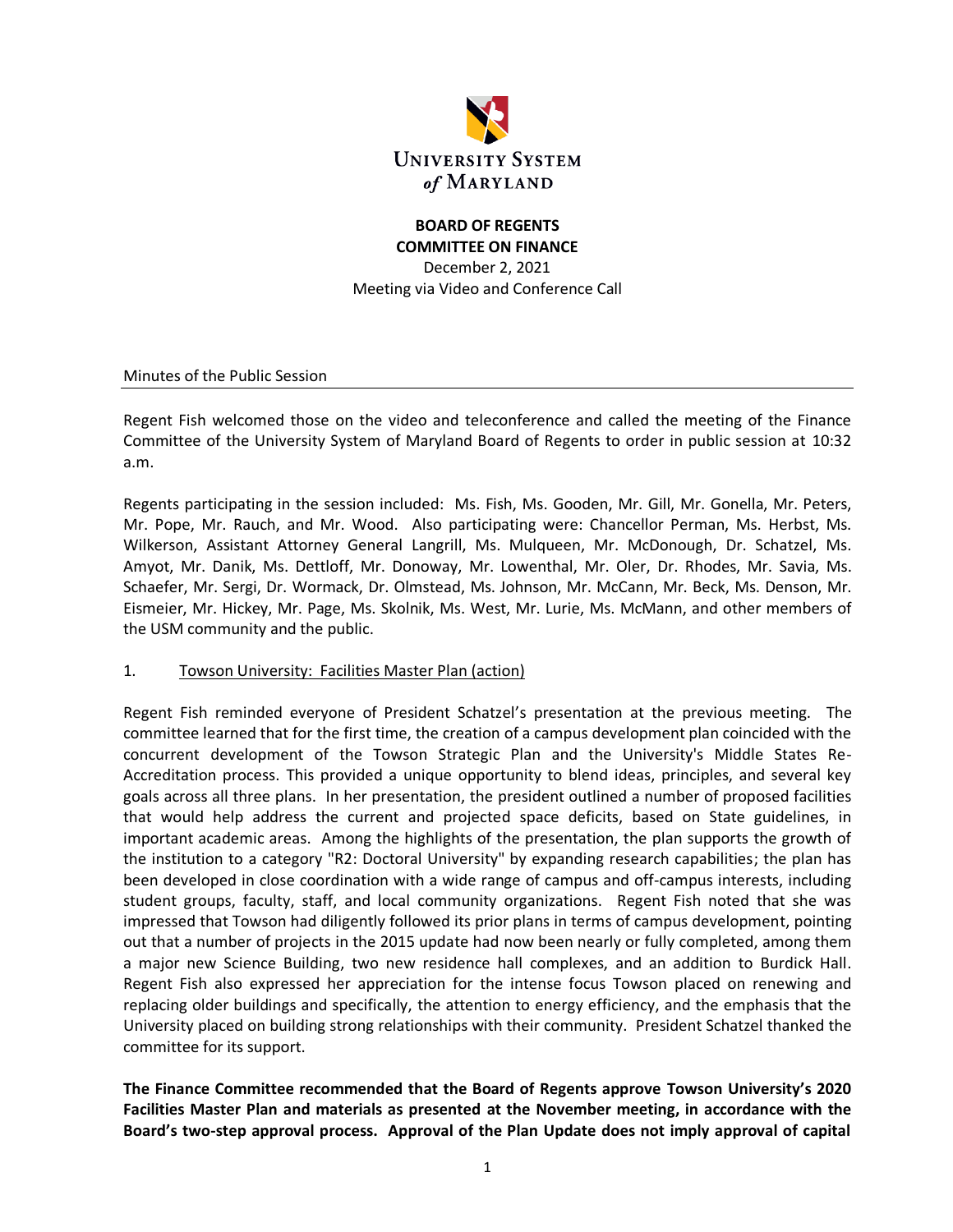### **projects or funding. These items will be reviewed through the normal procedures of the capital and operating budget processes.**

(Regent Wood moved recommendation, seconded by Regent Gill; unanimously approved) Vote Count = YEAs: 8 NAYs: 0 Abstentions: 0

### 2. University of Maryland, Baltimore: Increased Authorization for Bressler Research Building Exterior Upgrades (action)

Regent Fish welcomed Dr. Rhodes, UMB Senior Vice President, and Ms. Graziano, Executive Director Construction & Facilities Procurement. Regent Fish described that UMB is requesting Board approval for an increase in authorization to the previously approved budget for a project to repair the façade of the Bressler Research Building. The Bressler Building was built in 1972 and the façade has been essentially untouched in the years since that time. Regent Fish noted from the photo in the package that repairing the exterior of the building would be a sizable and somewhat precarious job. The work includes repairing and restoring the masonry veneer, including the backing wall systems, replacing joints and seals at all joints—including the windows. She reminded the committee that UMB came to the Board in December of 2019 for authorization of the project. At that time, the project was approved for \$5.7 million. She explained that since that time, the institution had bid out the project twice; however, both attempts were unsuccessful. The current request is to approve a new budget of \$10.2 million and is based upon an acceptable bid which was received by the University in October. The project will be funded with institutional funds. Regent Fish stated that in addition to changing market conditions for both labor and materials, the institution attributed the increase in the project's total cost to a critical change to project's schedule whereby certain portions of the work would be completed off-hours to minimize disturbances to patients in an adjacent hospital. Dr. Rhodes added that UMB made the decision to place this project on hold for a period, in order to conserve cash during the pandemic, and price escalation had occurred since initial cost estimates.

### **The Finance Committee recommended that the Board of Regents approve an increase in the project authorization for the University of Maryland, Baltimore for the Bressler Research Building Exterior Upgrades as described in the agenda item.**

(Regent Pope moved recommendation, seconded by Regent Gooden; unanimously approved) Vote Count = YEAs: 8 NAYs: 0 Abstentions: 0

### 3. University of Maryland, Baltimore: Extension of Chilled Water Loop to Biomedical Research Facility and Pearl Street Garage (action)

Regent Fish reviewed the item. The University is seeking Board approval to extend an existing chilled water loop to two University owned buildings—the Biomedical Research Building and the Pearl Street Garage. Both of the buildings have systems that have aged beyond their useful life and instead of replacing them, the University has proposed extending an existing chilled water loop to provide service to these facilities. Regent Fish pointed out that the project will create redundancy within the campus' chilled water system and will improve overall energy efficiency, with UMB estimating a 30% energy savings. Completing this work will provide the two buildings with a new source of chilled water. It will also provide expansion capability for new buildings in the future—and importantly, this action will have no negative impact on existing facilities along the loop, given the available capacity within the system. The budget for this project is \$6.195 million, of which \$1.04 million will come from State Capital Facilities Renewal funds, with the remainder being funded with institutional funds. Regent Gooden commended UMB on the project, noting that it is consistent with the USM's climate change goals.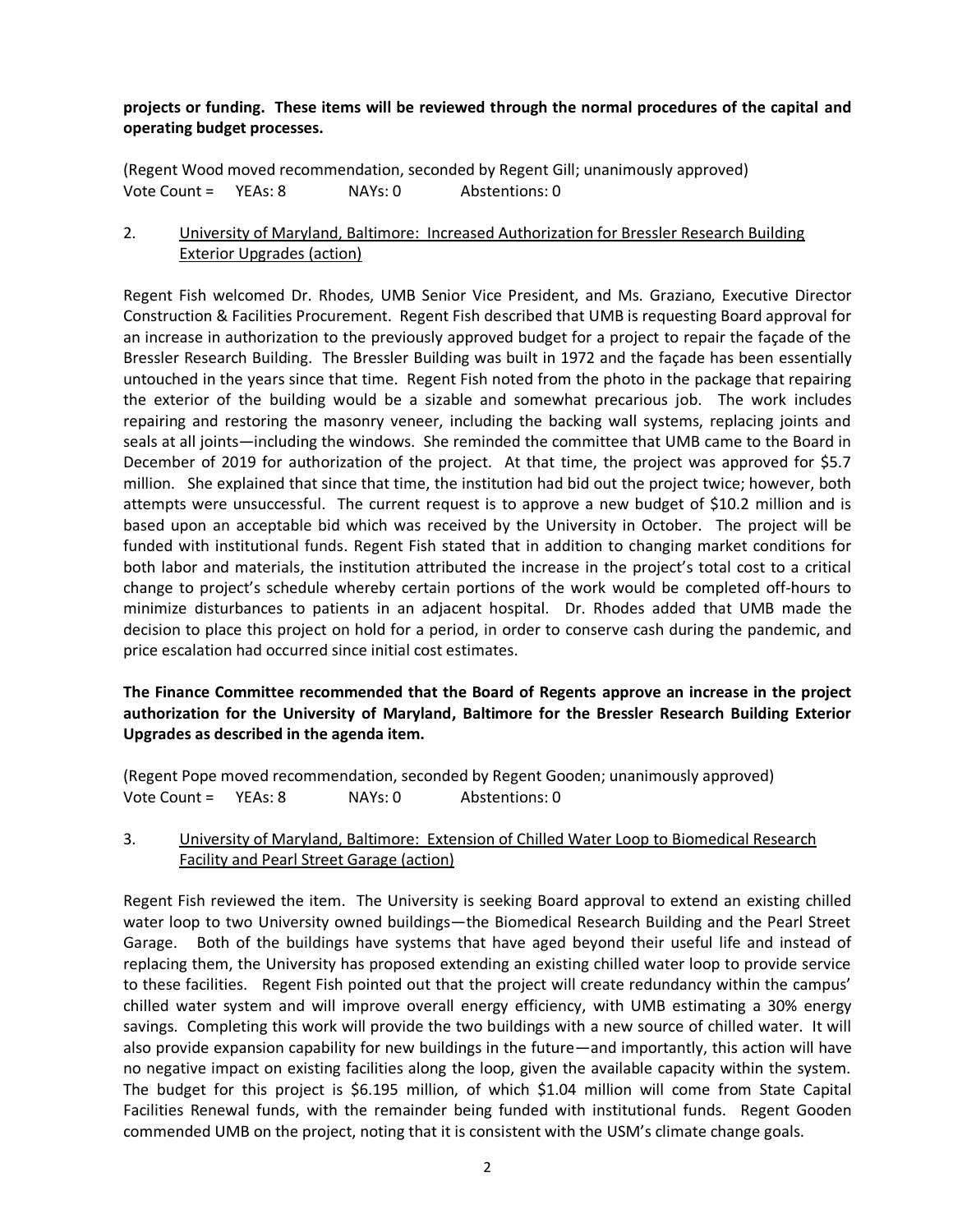**The Finance Committee recommended that the Board of Regents approve for the University of Maryland, Baltimore, the Extension of Chilled Water Loop to Biomedical Research Facility and Pearl Street Garage as described in the agenda item.**

(Regent Gooden moved recommendation, seconded by Regent Pope; unanimously approved) Vote Count = YEAs: 8 NAYs: 0 Abstentions: 0

### 4. University of Maryland, Baltimore: Voluntary Separation Program for Certain Faculty (action)

Regent Fish summarized the request from UMB. The University is seeking approval to offer a Voluntary Separation Program for a limited group of faculty in the School of Pharmacy. The plan was designed to provide the School of Pharmacy with the flexibility to hire faculty to assist in addressing mission critical needs with a continued focus on the School's vision. Regent Fish underscored that this is a voluntary program. She pointed out that faculty who elect to participate and whose application is approved, will receive an incentive payment as calculated under the plan and, must separate from the University no later than June 30, 2022 and release the University from any legal claims related to their separation under the program. The estimate cost of the total incentive payments ranges from \$500,000 to \$1,500,000, with the actual cost dependent on the number of participants and their respective salaries. Regent Fish stated that the Attorney General's Office has approved the plan for legal sufficiency.

### **The Finance Committee recommended that the Board of Regents approve for the University of Maryland, Baltimore the Voluntary Separation Program for the University of Maryland School of Pharmacy faculty as presented.**

(Regent Pope moved recommendation, seconded by Regent Gooden; unanimously approved) Vote Count = YEAs: 8 NAYs: 0 Abstentions: 0

### 5. Review of Finance Committee Charge (action)

Regent Fish stated that the Board's Governance and Compensation Committee has asked that each Board committee review and update its charge as appropriate on an annual basis. She noted that at the meeting last month there had been a discussion about the Finance Committee continuing to receive ICArelated financial data from the new Committee on Intercollegiate Athletics and Student-Athlete Health and Welfare. As initially amended, the reporting language would have been removed. Regent Fish read the proposed language specific to letter "M." in the list, then opened the floor to discussion. Regent Wood indicated that a report was recently submitted to the legislature as required by the McNair Act and stated that it did not come to the Finance Committee. He inquired if the proposed language would cover the aforementioned reporting flowing through the Finance Committee. In response, Regent Gooden stated that such reporting was the responsibility of the new standing committee. She suggested that the chairs of the three committees—Finance, EPSL, and ICAS-AHW—work together to determine appropriate language for each of the charters and return for review during the next meeting cycle.

#### **There was no action taken on the item.**

### 6. University System of Maryland: Amendment of the Nonexempt Salary Structure (action)

Regent Fish provided an overview of the item. The Chancellor is recommending an adjustment to the USM Nonexempt Salary Structure in order to establish a minimum wage of \$15 per hour for all pay ranges. The beginning salary of ranges 2, 3, 4 and 5 will be increased to implement this change, as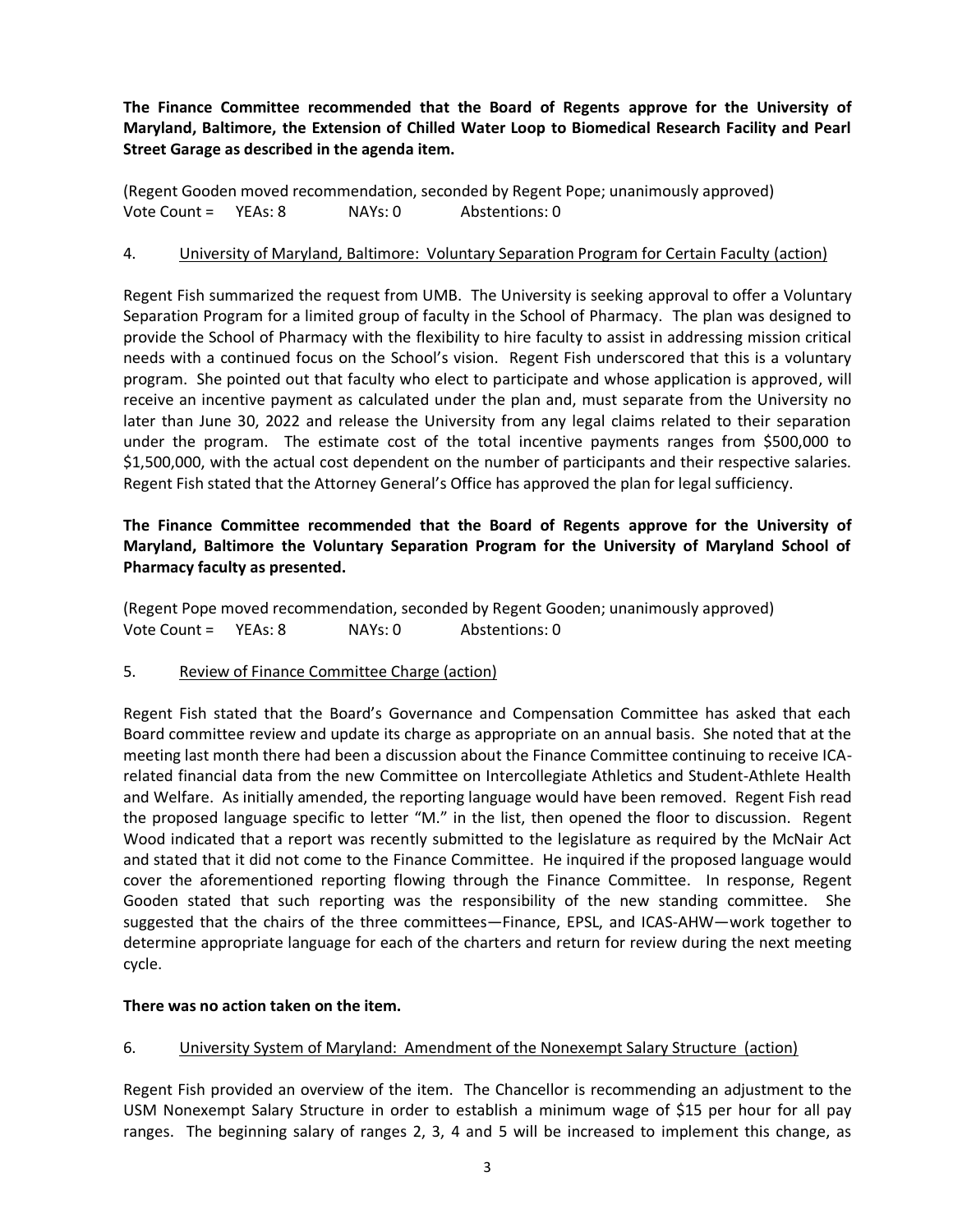detailed in the proposed Nonexempt Salary Structure in the material. The adjustment would be effective the first full pay period beginning in January. Pay adjustments will be provided to employees whose current pay falls below the new \$15 per hour minimum. She noted that the item stated that the exclusive representatives for employee bargaining units had been notified of this action and may request to engage in collective bargaining over this change. The fiscal impact of the action is estimated to be \$1.8 million, not including the cost of fringe benefits. Regent Fish indicated that existing practices would be followed to examine whether future structure adjustments are recommended to address any salary compression issues that may result from the new structure. In response to several questions, Ms. Skolnik, USMO HR Associate Vice Chancellor stated that this action applies to nonexempt regular status and hourly paid employees. Recognizing that this action to set a new minimum rate will cause compression, which will need to be addressed, the HR classification and compensation group will study and analyze the issue and return to the committee with a recommendation for an amendment to the structure. Regent Gooden added that this is an evolving process and a multi-step commitment.

### **The Finance Committee recommended that the Board of Regents approve the adjustment to the Nonexempt Salary Structure as reflected in Attachment A of the agenda item, which supersedes all previously approved structures.**

(Regent Gooden moved recommendation, seconded by Regent Peters; unanimously approved) Vote Count = YEAs: 7 NAYs: 0 Abstentions: 0

#### 7. Salisbury University: Ward Museum of Wildfowl Art Financial Sustainability Plan (information)

Regent Fish recognized Dr. Wormack, Vice President, and Dr. Olmstead, Provost and Senior Vice President for Salisbury University. Regent Fish provided background on the topic. In October 2019 the state's Office of Legislative Audits issued a report. Included in its findings was the point that Salisbury University did not obtain the Board's approval for advancing more than \$1.1 million of funds to the Ward Museum to construct an addition, with the advanced funds to be repaid from fundraising. The fundraising campaign did not generate enough to cover the costs of the improvements, and as a result approximately \$379,000 was left unpaid. Last April, the Board of Regents approved Salisbury's request to retroactively authorize a loan from the University to the Ward Foundation and forgive the amount of the loan that remained outstanding and unpaid. The University, which annually provides about \$400,000 of support to the Ward Museum, determined that the Museum was not in a financial position to repay the balance of the advance. As a condition of the Finance Committee's recommendation, the University was asked to take a hard look at the Ward Museum and see what steps could be taken to enhance the operation's long-term financial sustainability. Regent Fish noted that the financial sustainability plan was provided in the material. Before turning to Dr. Wormack and Dr. Olmstead, Regent Fish added that she had a very good conversation with them about the report, talking about selecting key areas to measure for success. Dr. Wormack thanked Regent Fish for her guidance and support. She explained that the Ward Museum has come back very strong, with an emphasis on community partnership. They started a virtual program—which expanded the Museum's reach during pandemic—and have seen improvement in the financials, including cost containment. Salisbury will advocate with the State for greater support of its facility, which houses the Ward Museum, as well. Dr. Olmstead reiterated the long-established relationship with the Museum, the community science opportunities it provides, particularly to underserved communities, and stressed its importance as an asset. As the HVAC system is very expensive to maintain, the campus is looking at a Plan B and prepared to move the collection elsewhere on campus if it were to come to that. Regent Fish lauded the efforts of adding virtual programming and extending the Museum's reach globally. In response to a question from Regent Gooden, Dr. Olmstead responded that is complicated to determine if and when the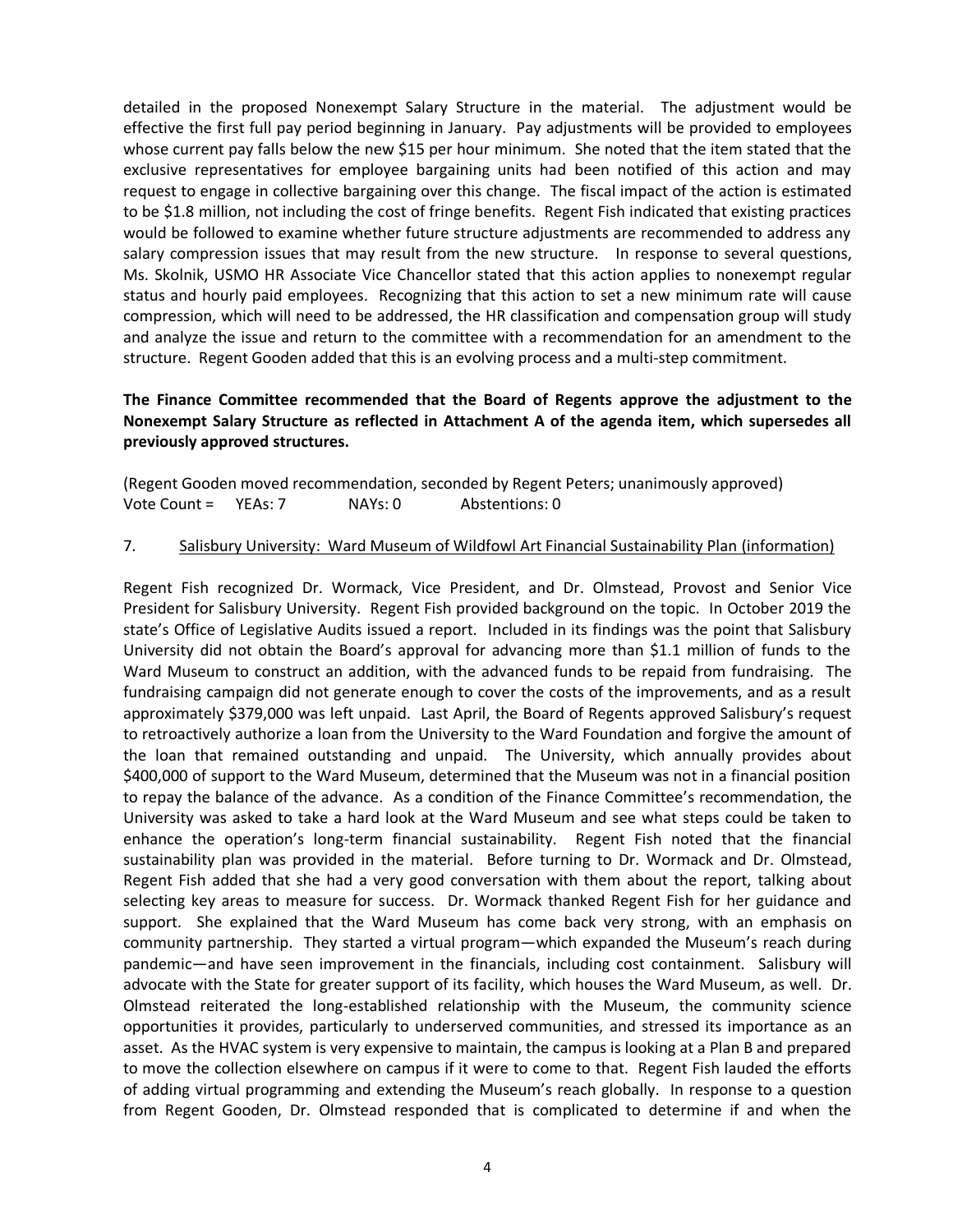Museum could be self-sustaining, as Salisbury University owns both the collection and facility, along with providing pass-through appropriation funding.

### **The Finance Committee accepted the report for information purposes.**

### 8. University System of Maryland: Report on FY 2021 Procurement Contracts (information)

Regent Fish provided a summary of the report. The USM Policy on Approval of Procurement Contracts requires that a report on procurement contracts between \$1 and \$5 million—and emergency and expedited procurements—be submitted annually to the Finance Committee. During fiscal year 2021 there were 39 contracts that met these terms including 4 emergency contracts that were related to COVID-19. Forty-one percent of the contracts were awarded to Maryland firms and the Minority Business Enterprise participation on these contracts was 8%. Mr. Hickey, USM Director of Procurement and Real Property Initiatives, added that there were 3 institutions that did not have any data to report. In response to a question regarding an in-state preference for Maryland firms, he indicated that the State does not have an in-state preference and if it were to enact one, there is a good chance that other states would do so as well.

### **The Finance Committee accepted the report for information purposes.**

#### 9. Convening Closed Session

Regent Fish read the Convene to Close Statement.

"The Open Meetings Act permits public bodies to close their meetings to the public in circumstances outlined in §3-305 of the Act and to carry out administrative functions exempted by §3-103 of the Act. The Committee on Finance will now vote to reconvene in closed session. The agenda for the public meeting today includes a written statement with a citation of the legal authority and reasons for closing the meeting and a listing of the topics to be discussed. The statement has been provided to the regents and it is posted on the USM's website."

#### **The Chancellor recommended that the Committee on Finance vote to reconvene in closed session.**

(Regent Fish moved recommendation, seconded by Regent Pope; unanimously approved) Vote Count = YEAs: 7 NAYs: 0 Abstentions: 0

Regent Fish thanked everyone for joining. The public meeting was adjourned at 11:25 p.m.

Respectfully submitted,

Ellen Fish Vice Chair, Committee on Finance